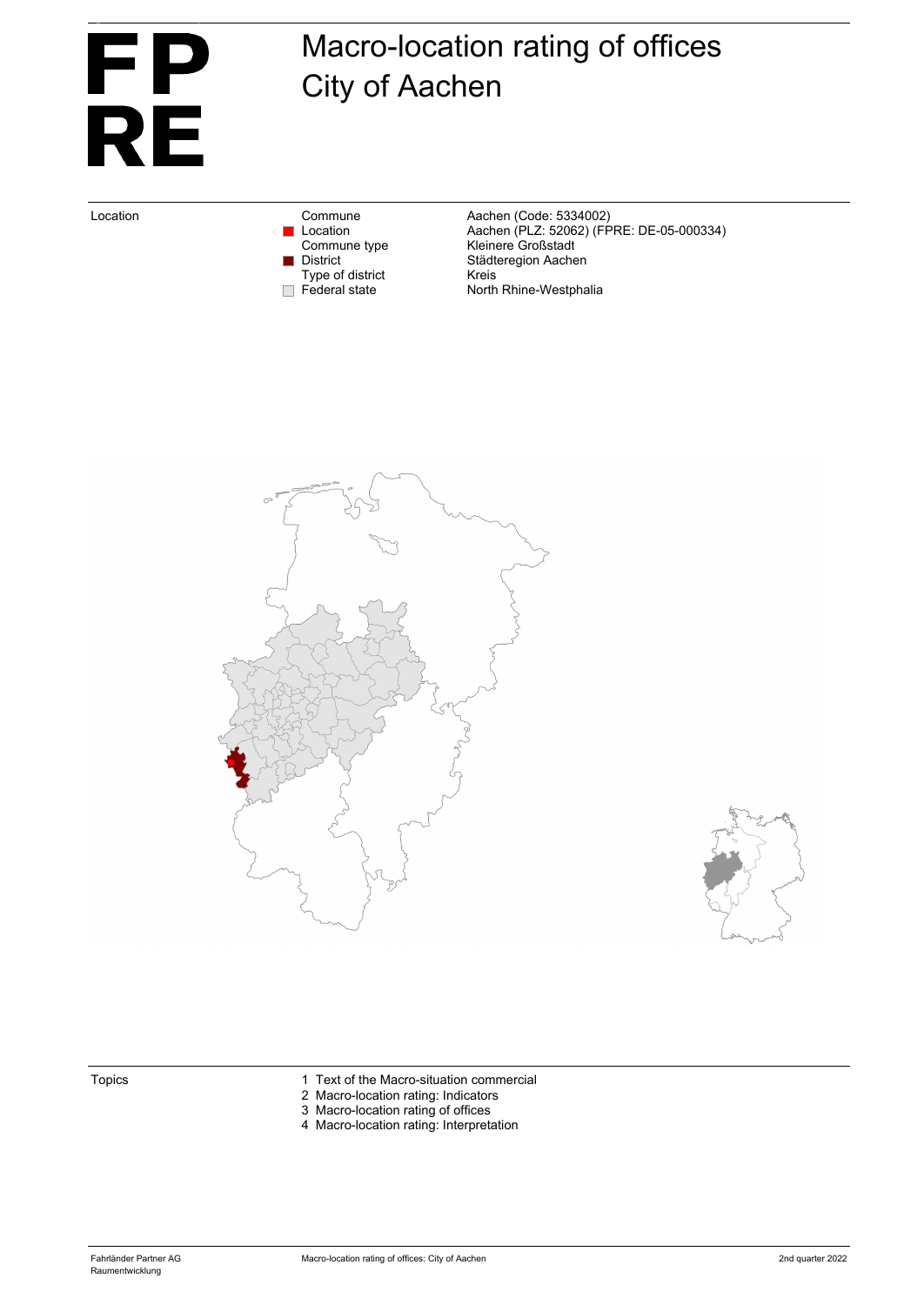Eigentum von Fahrländer Partner AG, Zürich

## 1 Text of the Macro-situation commercial City of Aachen

Aachen (PLZ: 52062) lies in the City of Aachen in the District Städteregion Aachen in the federal state of North Rhine-Westphalia. Aachen has a population of 248.878 inhabitants (31.12.2021), living in 142.724 households (2021). Thus, the average number of persons per household is 1,74. The yearly average net migration between 2015 and 2020 for Städteregion Aachen is 1.140 persons. In comparison to national numbers, average migration tendencies can be observed in Aachen within this time span. According to Fahrländer Partner (FPRE), in 2021 approximately 32,2% of the resident households on municipality level belong to the upper social class (Germany: 33,4%), 29,7% of the households belong to the middle class (Germany: 35,7%) and 38,1% to the lower social class (Germany: 30,9%). The yearly purchasing power per inhabitant in 2022 on the communal level amounts to 23.448 EUR, at the federal state level North Rhine-Westphalia to 24.410 EUR and on national level to 24.807 EUR.

On June 30, 2021 there were 136.338 registered employees subject to social insurance contribution with their place of work in Aachen. At the same time 95.548 employees subject to social insurance had their place of residence in Aachen. Therefore the balance of commuter flow adds up to 40.652, resulting from 71.049 in-commuters and 30.397 out-commuters. Since 2016 the number of registered employees subject to social insurance contribution with their place of work in Aachen has increased by 8,2% (Germany: 8,3%). In 2021 the mean amount of unemployed adds up to 11.731 person. This means a change of 2,2% compared to the year of 2016 on the communal level and -3,6% on the national level.

At the level «District», 24.090 businesses were counted in 2020, which were distributed among 23.608 companies. Their productivity in 2019 as measured by the gross domestic product (GDP) per employee of 70.692 EUR lies below the nationwide productivity of Germany of 76.188 EUR per employee. Throughout the years 2010 - 2019 the GDP per employee increased by 31,8%, whilst the nationwide GDP per employee changed around 33,7%. As measured by the gross value added (GVA) per employee in 2019 the productivity of the 2nd sector resulted as the highest with 92.155 EUR (Germany: 84.399 EUR). If subdivided by means of the economic sectors (WZ2008) the «Manufacturing industry» with 92.155 EUR per employee (GVA increase 2010 - 2019: 33,6%) shows the highest productivity, followed by «Business services industry» with 89.090 EUR (GVA increase 2010 - 2019: 22,6%) and «Processing industry» with 86.223 EUR per employee (GVA increase 2010 - 2019: 18,4%).

Measured by the number of registered employees (work place) «Administrative, social and para-public services» with 75.192 employees and a share of 34,6% is the most prevalent sector on district level, followed by the sector «Corporate services» with 43.939 employees (20,2%) and «Retail» with 23.899 employees (11,0%).

At communal level, the assessment rate of business taxes ('Hebesatz für die Gewerbesteuer') in the year 2020 lies at 475. The lowest value at level «District» lies at 440, whereas the highest value lies at 530. At federal state level, a range from 250 to 580 is reported, whereas Germany has a range from 200 to 600.

The BBSR calculates within its framework of regional prognosis on the scale of «District» with a population growth from 2020 to 2035 of -1,4% or -7.600 person (Germany: -0,7%). The number of households during this period is expected to grow with 0,6%, which represents an increase of 1.700 households (Germany: 1,1%). Regarding the labour market, the BBSR expects a decline of the working population of about -8,2% (Germany: -6,7%) at the level of the spatial planning region Aachen in its forecast until 2035. This development is particularly driven by the contribution of the age group 50+ with an expected decline of -47.300 workers.

According to the FPRE evaluation via hedonic modelling (data as of 31 March 2022), the rent level for a typical office space (new construction) in Aachen (PLZ: 52062) is at 13,9 EUR/m²month. The rent level for a typical retail space is at 20,0 EUR/m²month.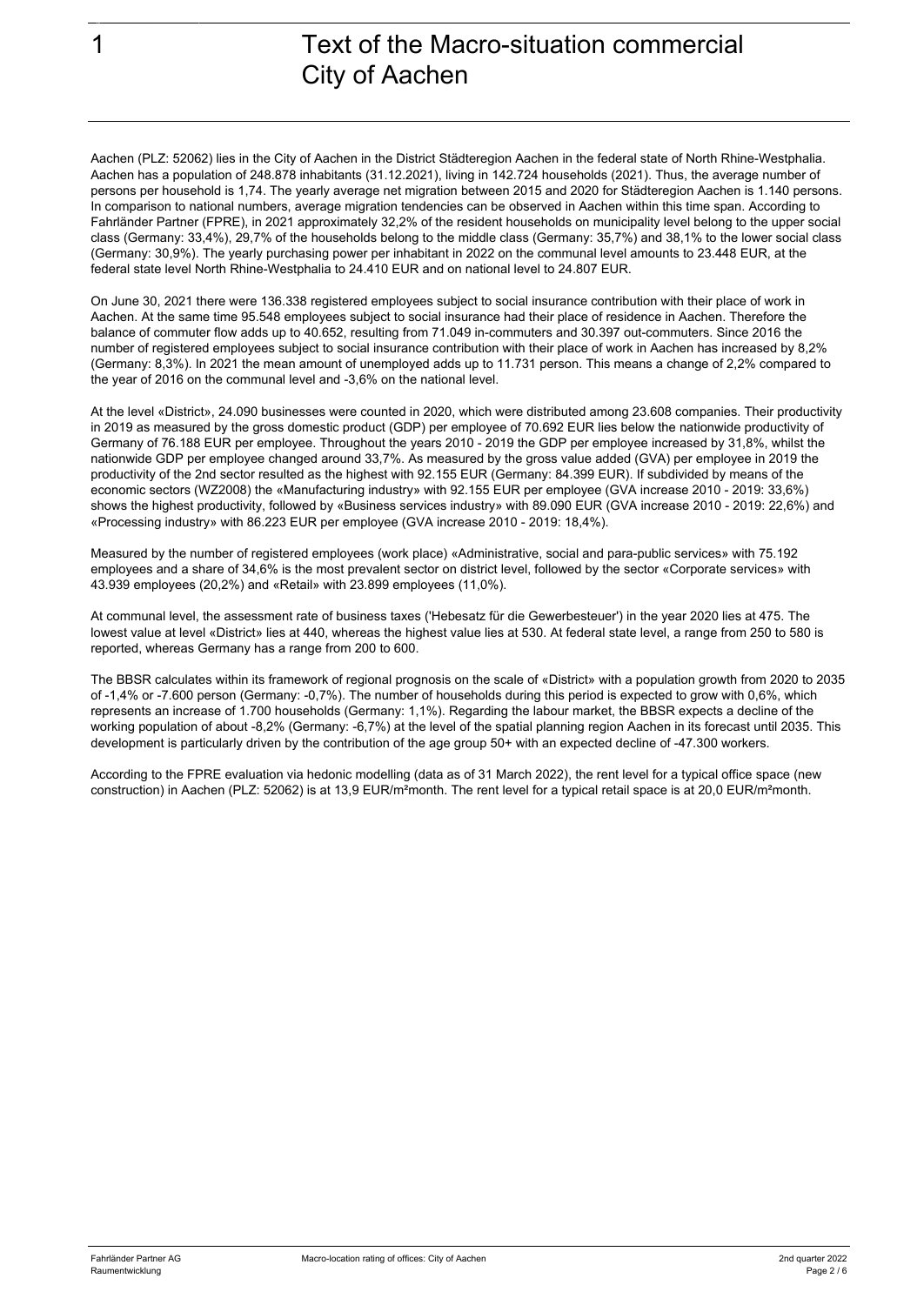# 2 Macro-location rating: Indicators City of Aachen

Current rating **Prospective rating** Market size 1 1.5 2 2.5 3 3.5 4 4.5 5 -- -. - .- ≈ .+ + +. ++ Housing **X X** Offices **X X** Retail **X X** Edge industry **X X** Traditional industry **X X** Development the term of the contract the contract term of the contract term of the contract term of the contract term of the contract of the contract of the contract of the contract of the contract of the contract of the Households **X X** Employees office **X X** Employees retail  $\Box \Box \Box \Box \Box \Box \Box$  **X** Employees edge industry **X X** Employees traditional industry  $\textsf{Population} \quad \textsf{1} \quad \textsf{2} \quad \textsf{2.5} \quad \textsf{3} \quad \textsf{3.5} \quad \textsf{4} \quad \textsf{4.5} \quad \textsf{5} \quad \textsf{|-} \quad \textsf{=} \quad \textsf{=} \quad \textsf{+} \quad \textsf{++}$ Social layers **X X** Purchasing power  $\Box \Box \Box \Box \times \Box \Box \Box \Box \Box \Box \times$ Branches with high value-added 1 1.5 2 2.5 3 3.5 4 4.5 5  $-$  - ≈ + ++ District **X X** Economy: tax burden of jur. persons 1 1.5 2 2.5 3 3.5 4 4.5 5  $-$  - ≈ + ++ Level and development **X X**  $\Box$ a ka

Sources: Statistical Offices of the State and Federal States, Federal Employment Agency, BBSR, IMBAS DE FPRE, Modelling Fahrländer Partner.

Indicators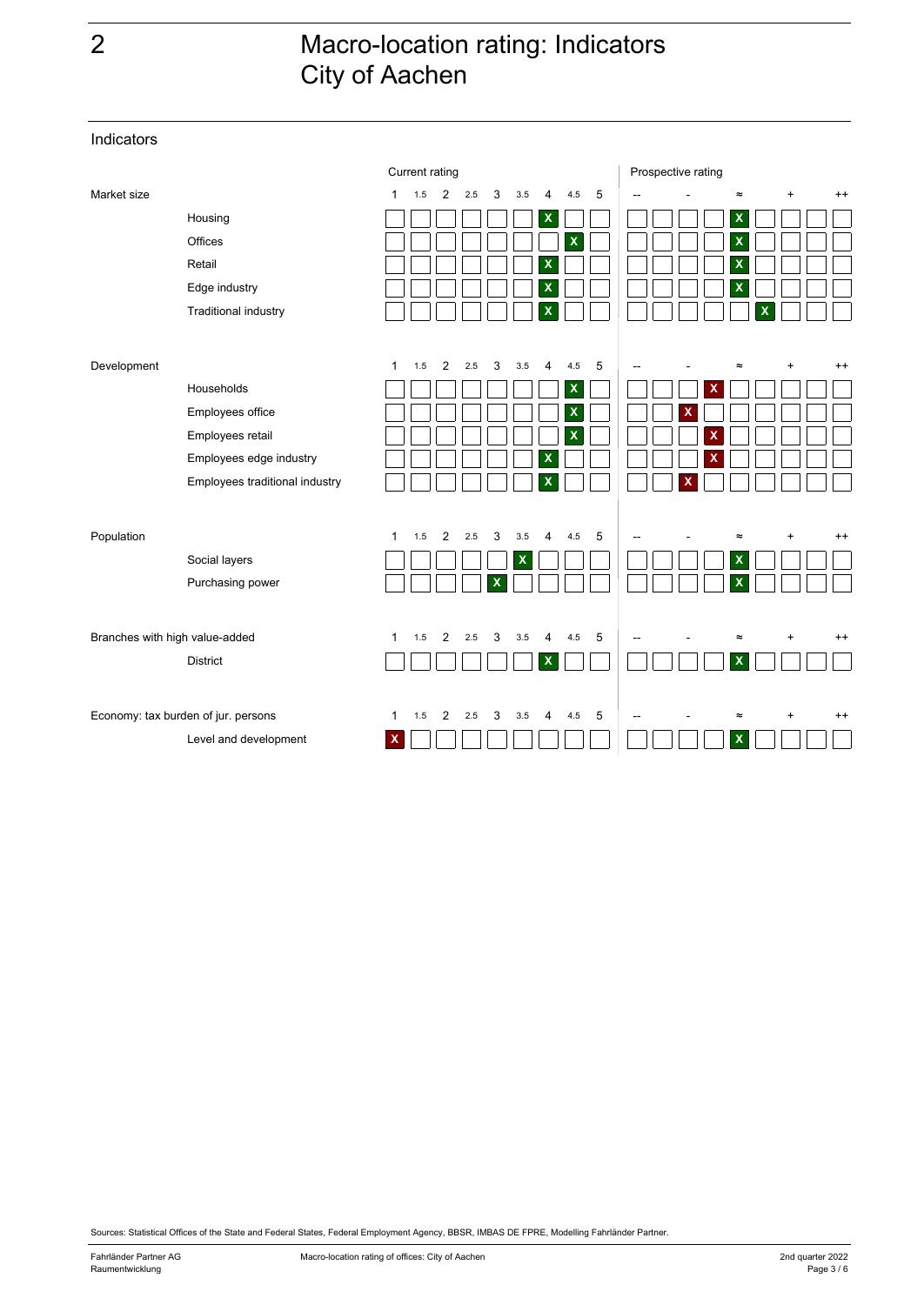### Rating details - Office

| Current rating | Prospective rating |
|----------------|--------------------|
| 4.5            | 4.5                |
| 4.5            | 2.5                |
| 1.0            | 1.0                |
| 4.0            | 4.0                |
| 4.5            | 4.5                |
|                |                    |

#### Overall office rating

|            | Current rating                                                 | Prospective rating |
|------------|----------------------------------------------------------------|--------------------|
| Rating     | 4.61                                                           | 4.48               |
| Evaluation | Excellent location with an unvarying potential for improvement |                    |

#### Site analysis



Sources: Statistical Offices of the State and Federal States, Federal Employment Agency, BBSR, IMBAS DE FPRE, Modelling Fahrländer Partner.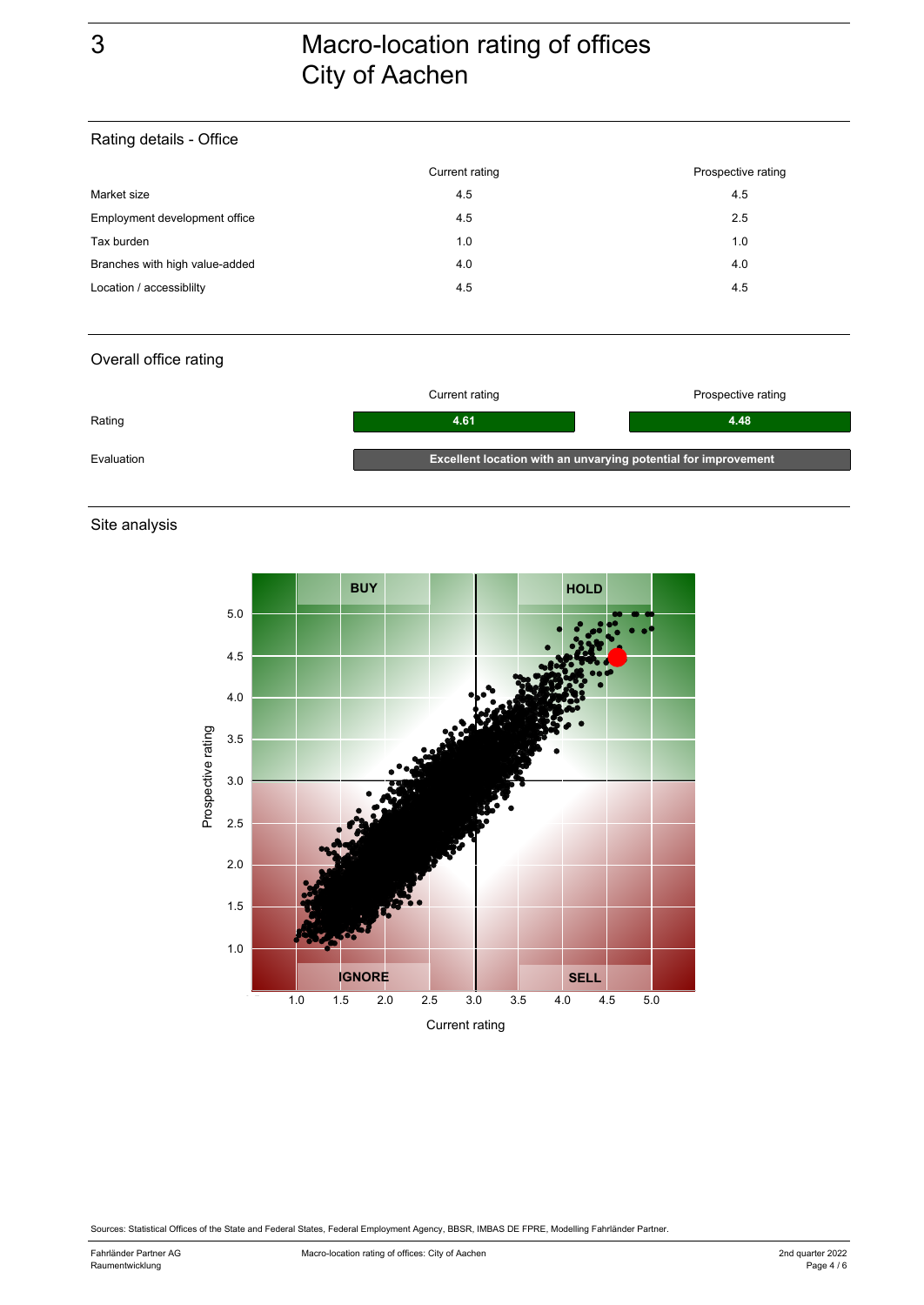#### Interpretation of the rating

Fahrländer Partner's current and prospective macro-location rating assesses a location by comparing it with all other possible locations. The rating is relative. As a result an improvement in the prospective rating compared with the current rating may imply a negative development in a falling market, although this is less negative than the development of the market as a whole.

#### Macro-location rating of offices



#### Remark

Fahrländer Partner calculates the location and market rating extremely carefully on the basis of the most recent available data. The results are based on an assessment of the general locality from available data and do not take into account the particular features of the micro-location and building or the overall suitability.

Sources: Statistical Offices of the State and Federal States, Federal Employment Agency, BBSR, IMBAS DE FPRE, Modelling Fahrländer Partner.